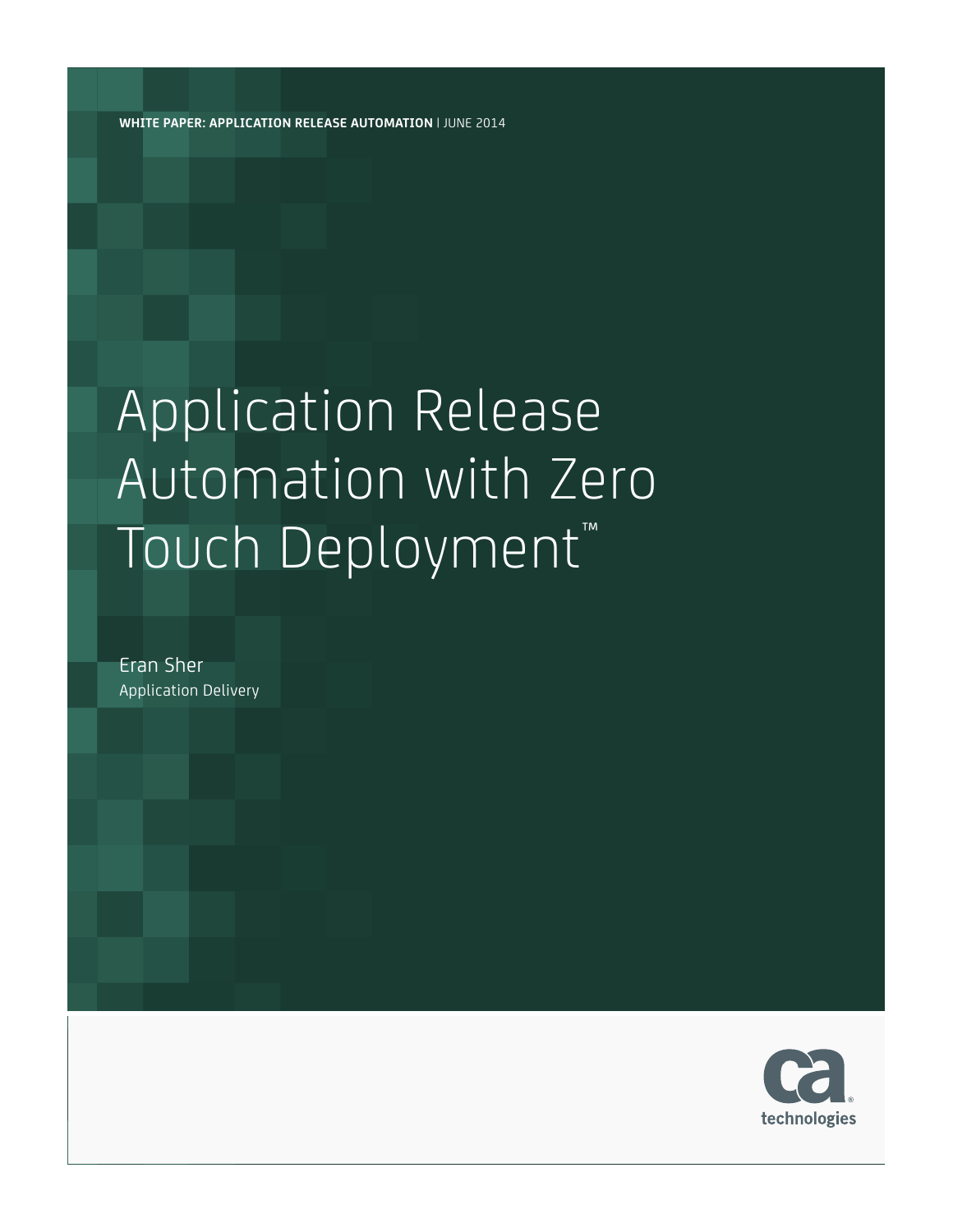### Executive Summary

### Challenge

Today's agile organizations pose operations teams with a tremendous challenge: to deploy new releases to production immediately after development and testing is completed. To ensure that applications are deployed successfully, an automatic and transparent process is required. We refer to this process as Zero Touch Deployment™.

This article reviews two approaches to Zero Touch Deployment—a script-based solution and a release automation platform. The article discusses how each can solve the key technological and organizational challenges faced by agile organizations when they set out to implement an automatic deployment system.

The article begins by recounting the business and technological contexts that drive agile organizations to seek deployment automation solutions.

# How to Automate Deployment in an Agile Organization and Get Results

The highly competitive environment of the enterprise software industry has forced organizations to adopt software production methodologies that better ensure rapid delivery of new services to production.

In order to meet business objectives, organizations must fulfill customer expectations for constant improvement and innovation and establish short feedback loops between the market and the development teams.

Development teams discovered that established software development methods were often unfit to cope with the increasing pressure to innovate and create new functionality. One solution that arose was designing new software development methodologies around the concept of rapid software releases.

These development frameworks—broadly referred to as "agile" methodologies—set out to shorten the software development lifecycle by implementing an iterative and incremental approach to the process.

## The Agile Iteration: A Micro-Development Lifecycle

The basic principle of iterative and incremental development is that software development moves forward in small cycles, or iterations. Each iteration is a micro-implementation of the general software development lifecycle. It starts with planning, continues to development and testing, and ends in deployment. The initial iterations implement a subset of the software requirements, and the subsequent iterations gradually enhance the evolving application.

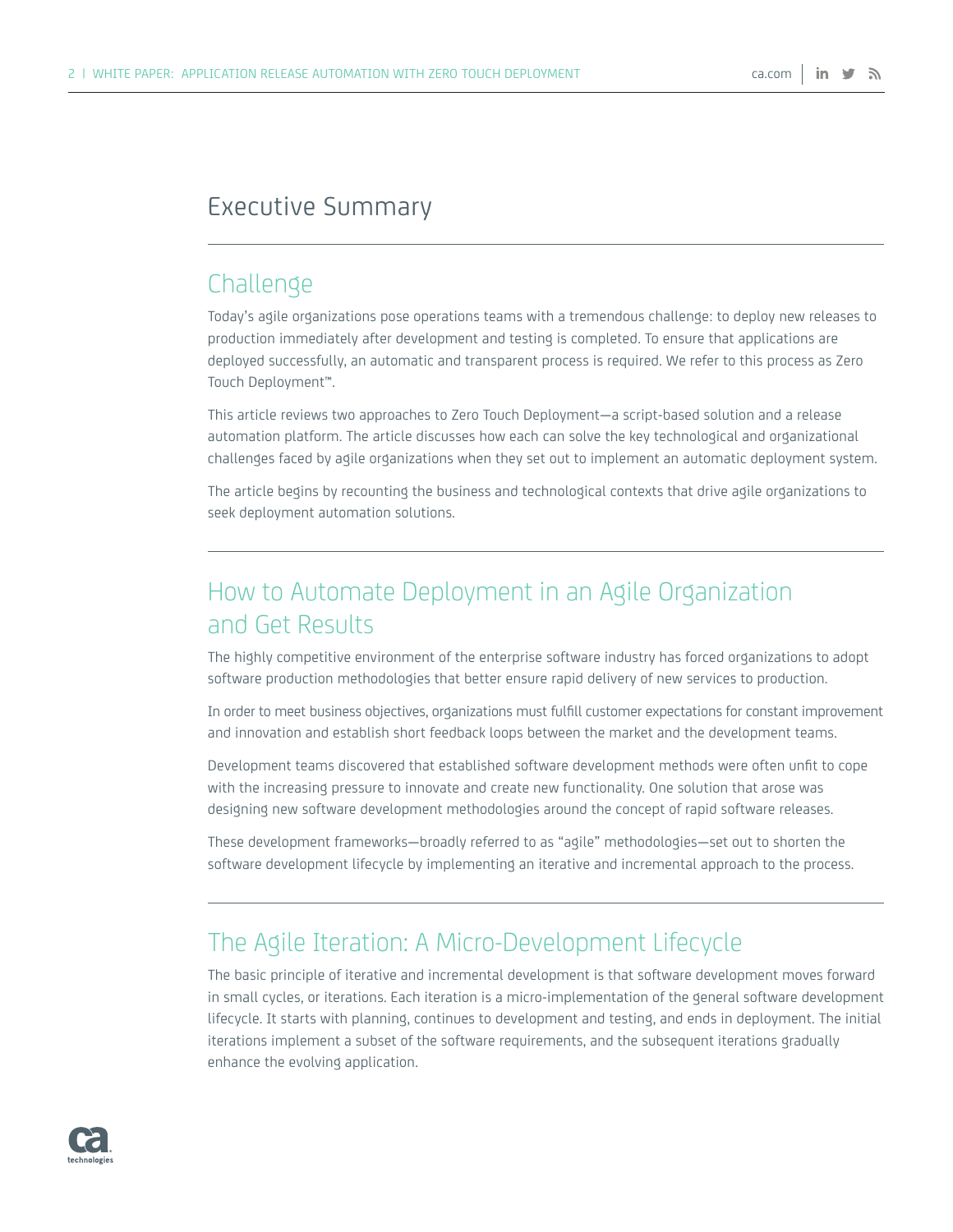This cyclic approach enables organizations to be more receptive to their customer base, as user feedback on current iterations impacts the development course of future ones. The business value of the application increases because its functions are constantly being evaluated, modified and perfected. Also, the iterative approach can have the significant advantage of allowing the application to generate revenue at a much earlier stage than traditional waterfall-like development methods.

The iterative approach spans the complete development process, from design through development and testing and finally to deployment. However, this transformation is not easy to accomplish. Faster methods need to be devised to carry out the testing of the new functionality, its integration into the general build, and its deployment to pre-production and production environments within the confines of the single iteration. For the testing and integration stations, a solution comes in the form of Continuous Integration (CI).

# Continuous Integration: Extending the Agile Methodology to Testing and Integration

Continuous integration uses automation to apply testing and integration at the single iteration level. Whenever a developer commits a new code to the version control system (preferably at least once a day), the CI server automatically runs a new build and applies a full range of automatic tests, including unit tests, component tests, integration tests, and functional as well as non-functional acceptance tests. Manual tests are confined only to those testing aspects that cannot be performed by machines. Problems that are identified as a result of failed tests can be fixed by the development team before the latter moves on to the next iteration. This depiction is schematic, of course, but it captures in broad strokes the reality in many organizations, whose business survival depends on their ability to release to production a constant flow of new functionality.

However, a software development cycle does not end with the testing and integration stations. To complete the agile development cycle, organizations have to extend the iteration to include the deployment of the new functionality to all environments in the application lifecycle. But although deployments are, at least in theory, a part of the CI framework, it seems that this last phase of the software development lifecycle is also the last to adapt to the agile ecosystem.

## The Bottleneck Simply Shifted to Operations

Nowadays, organizations realize that they cannot adopt an agile methodology for development and testing and then stop short before extending it to deployment. Even when agile methodology is executed to perfection and every iteration produces well-working and integrated functionality, it is not effective if it cannot be deployed in time. An overwhelmed operations team cannot handle the flow of new updates and the bottleneck that overloaded development and testing simply shifts to operations.

As it is, operations teams are facing complicated challenges without even taking into consideration the increasing rate of deployment events. Deployment flows have become more complicated, with multiple tiers and service-oriented architectures. Physical and virtual environments are simultaneously supported and maintained, and the number of deployed servers has increased exponentially since the introduction of virtualization and cloud-computing technologies. In the context of this business reality, the adoption of agile methodologies and continuous integration makes matters worse by adding additional complexity to an already complex organizational and technological environment.

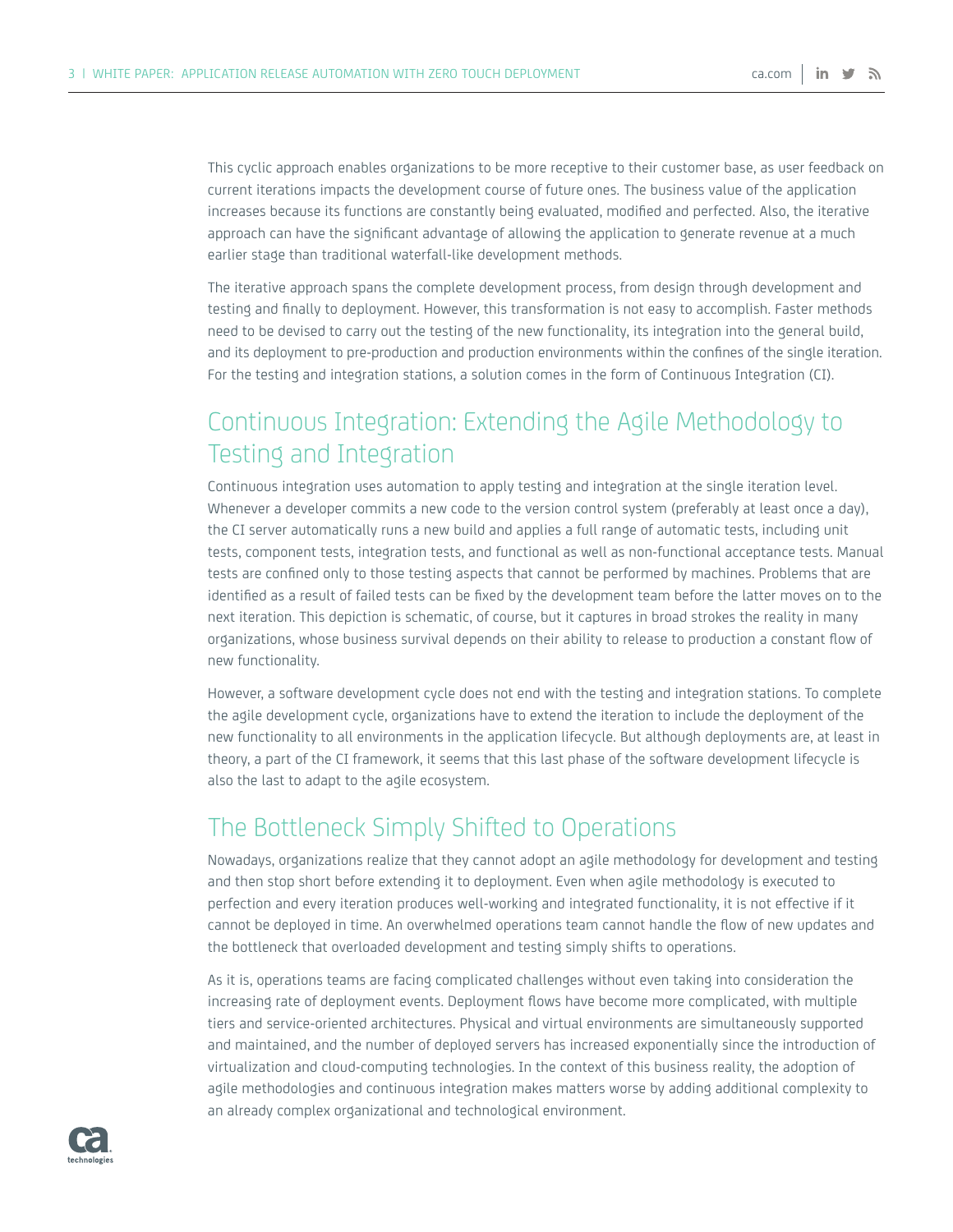In many organizations, the delayed adaptation to the agile mode of work in operations undermines the overall objective of an agile and iterative framework. Instead of being deployed in a dedicated release, the products of single iterations are packaged with products of other iterations. This unfortunate outcome counteracts the basic tenants of agile methodologies, since new functionality is waiting for deployment instead of running in production, generating income and being reviewed by customers.

# The Objective of Zero Touch Deployment in an Agile Organization

An agile organization, then, poses one tremendous challenge to operations: the ability to deploy new releases to production, where they can be reviewed by users and possibly generate revenue, immediately after successfully completing development and testing. In other words, the deployment process should be fully automatic and transparent as soon as it is activated. We refer to this integration of the deployment station to the iterative and incremental approach that characterizes the agile development and testing stations as Zero Touch Deployment.

In its extreme form, Zero Touch Deployment depicts a process whereby release to production is automatically triggered by the successful promotion of a new build from the acceptance testing station. Tailor-made deployment manifests are used to enable Zero Touch Deployment for complex releases. Manifest deployments separate the dynamic elements of the application release from the fixed processes. This involves storing all dynamic, changeable elements of a deployment in a manifest, including such details as which application resources should be taken, their specific location and the version. These details can be changed quickly and easily per release. The simple fixed processes, directing how the release process should be executed, are kept separate and can be employed and repeated time and time again.



#### **Figure 1:**  Consumption of

Manifest in CA Release Automation.

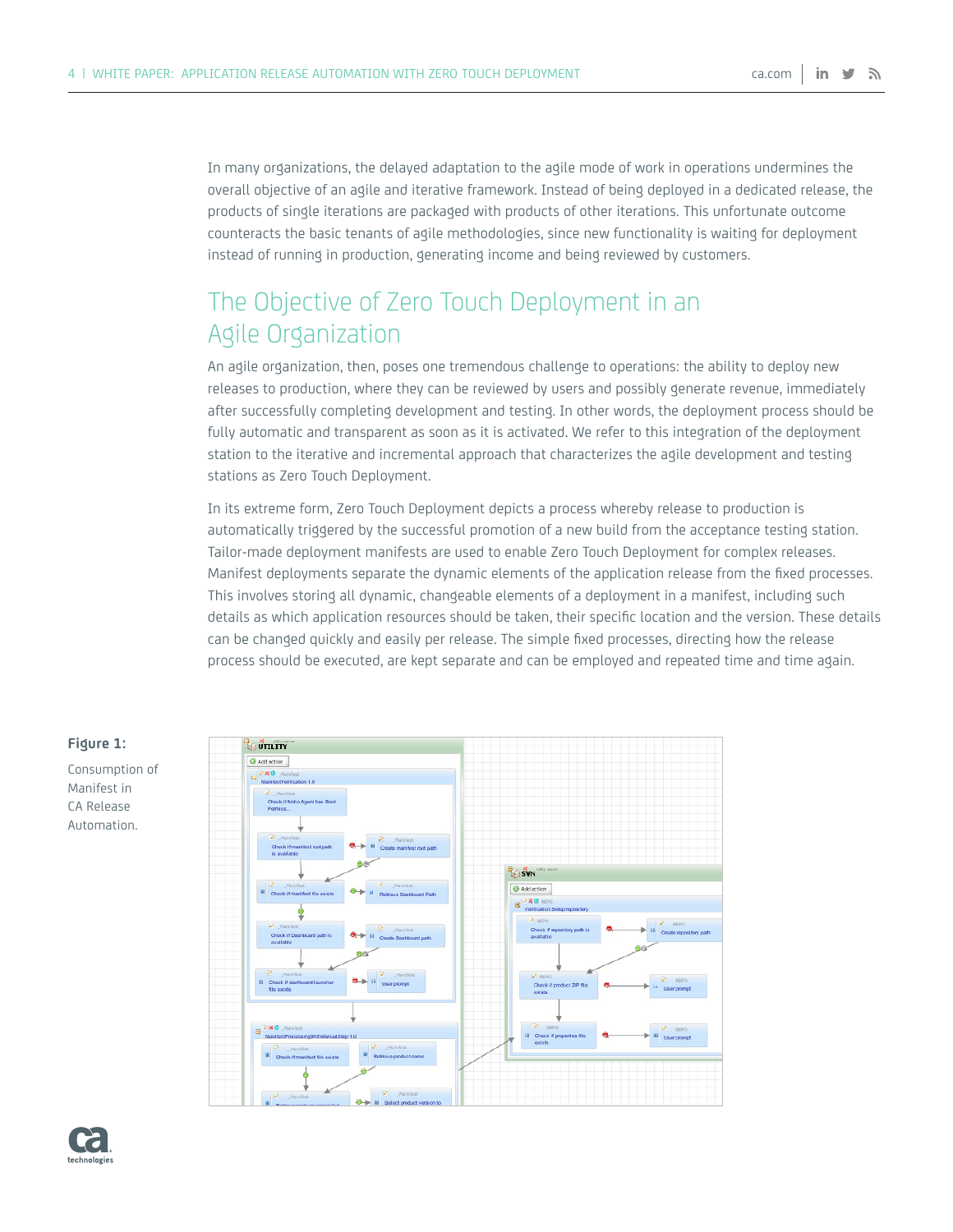## The Complexities of Deployment Automation

However, automating the deployment of large-scale data center applications is not a simple task to achieve, especially if we set out to provide a real and complete answer to the deployment needs of agile organizations. Whether it is comprised of a collection of deployment scripts or managed by a specialized application release automation platform, the automatic deployment system has to cope with numerous complexities on multiple levels.

One complexity arises from the different types of deployment events agile organizations produce. That means that different automatic deployment processes have to be created and maintained to handle deployment events ranging from a full installation of the application to a minor update or even a single configuration file update. An automatic deployment system must be able to simplify application deployment tasks and mitigate risks, turning complex, manual operations into reliable, repeatable and error-free processes. This accelerates the time-to-release of individual releases and enables the simultaneous deployment of multiple applications.

Moreover, each of these deployment events can involve more than one application tier. A minor deployment event, such as a bug fix, can involve changing a parameter value in the configuration file of a middleware server as well as applying a patch to a library file in an application server. A major deployment event, such as installing an application from scratch, usually involves simultaneously deploying the application to a database server, application server and/or a Web server.

The implications of this on any automatic deployment process are that it must be comprised of separate deployment flows, one for each application component or tier. Therefore, to enable the deployment of multi-tier applications, any automation deployment system must be able to capture the tier-based architecture of the deployed applications. A script-based system would map a separate deployment script to each tier. A dedicated automatic release platform can employ a graphical approach to enable the user to visually represent and create the different tier-dedicated flows of the deployed application.

Co-dependent relations between tier-specific deployment flows represent another complicating factor that the automatic deployment process has to be able to contain. Deployment flows are said to be co-dependent when one flow can start execution only after another flow has run its course; for example, the website deployment flow cannot start before the database deployment flow is completed.

An automatic deployment mechanism is expected to be able to coordinate the execution order of co-dependent tier-specific deployment flows. A script-based system can use a build management tool to coordinate between the execution of the different tier deployment scripts. An automated release platform can enable the user to specify the co-dependent relations by drawing connectors between nodes representing the different tier-dedicated flows.

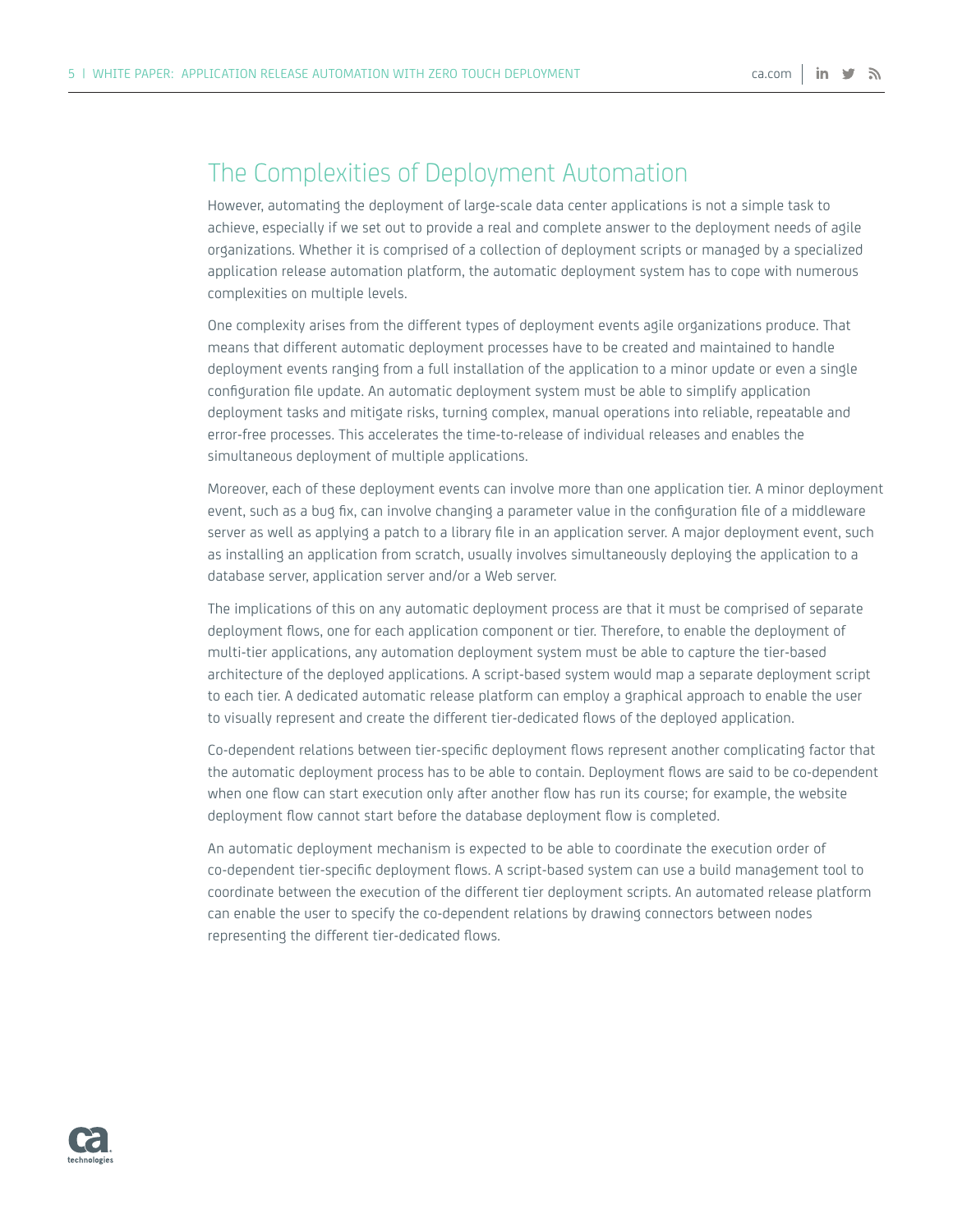

In addition to the challenges inherent in the multiplicity of deployment events and flows and in their execution management and coordination, an automatic deployment system has to manage multiple deployment destinations. The rise of online applications serving a global user base, accompanied by the spread of virtualization and cloud-based technologies, has increased by tenfold the number of instances targeted by a single application release. Consequently, an automatic deployment system has to execute one deployment event to hundreds or thousands of servers residing in multiple data centers.

To be able to manage application deployments to a multitude of servers, each with its own configuration information, automatic deployment systems must be able to support clean separations between the deployment process and the configuration information. For each deployment destination, an instance of the same deployment process is executed with a unique configuration information set.

To support such a separation, a script-based system has to set up a strict configuration management policy. An automatic release platform, on the other hand, has a dedicated grid that maps and represents the environment in which the application is deployed. Each physical, virtual or cloud server is represented graphically in the context of its environment, as well as in its relation to the deployment process. The configuration information of each server is represented, stored and maintained in the context of this representation.

Automating deployment along the principles of Zero Touch Deployment can help organizations fulfill the objective of the deployment station in an agile framework—namely, to deploy new code to production immediately after it has completed the development and testing stations.

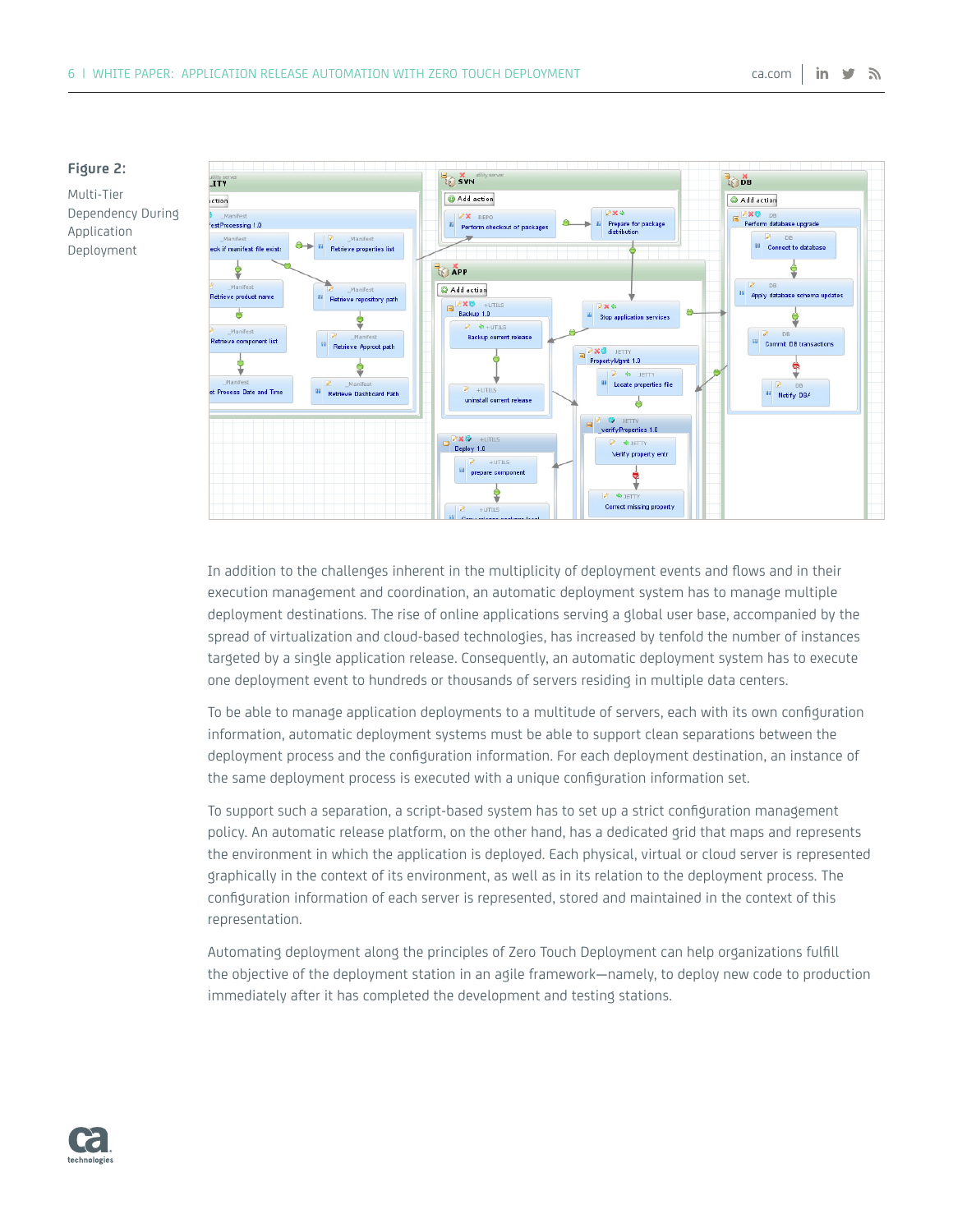# Automatic Deployment: Not Just to Production

However, an automatic deployment system that is comprehensive, adaptive and robust enough to face the challenges posed by an agile organization must be in a constant process of tuning and perfection. For this reason, it is imperative not to limit the use of the automatic deployment process to the deployment station at the end of the iteration. On the contrary, the same automatic process that is used to deploy to production should be used to deploy to the development and to the testing environments throughout the iteration. This directive ensures that the deployment process is tried extensively before release day to avoid any last-minute surprises.

The development team should use the automatic process whenever they need to deploy the application to their local development station, and the testing team should also use it when they create their testing environment. This way, any negative impact of the new code on the automatic deployment process is discovered early, when it is relatively easy to correct.

Because development and testing environments are different from production environments, some modifications should be implemented to make these environments more production-like. Such modifications may involve some costs, but these expenses are minimal in comparison to the cost of unsuccessful release days.

# A Deployment Language Common to All

This brings us to the question of who "owns" the automatic deployment system. Deployment used to be the sole responsibility of operations, but the reality of agile organizations has made deployment the business of everyone involved in software production. Since developers, testers and operation personnel alike must use the automatic deployment system in their daily work, they must share the knowledge regarding the technology, terminology, work practices and release strategies that are involved in everyday running and maintenance.



#### **Figure 3:**

High-level Graphical Representation of Application Deployment Process